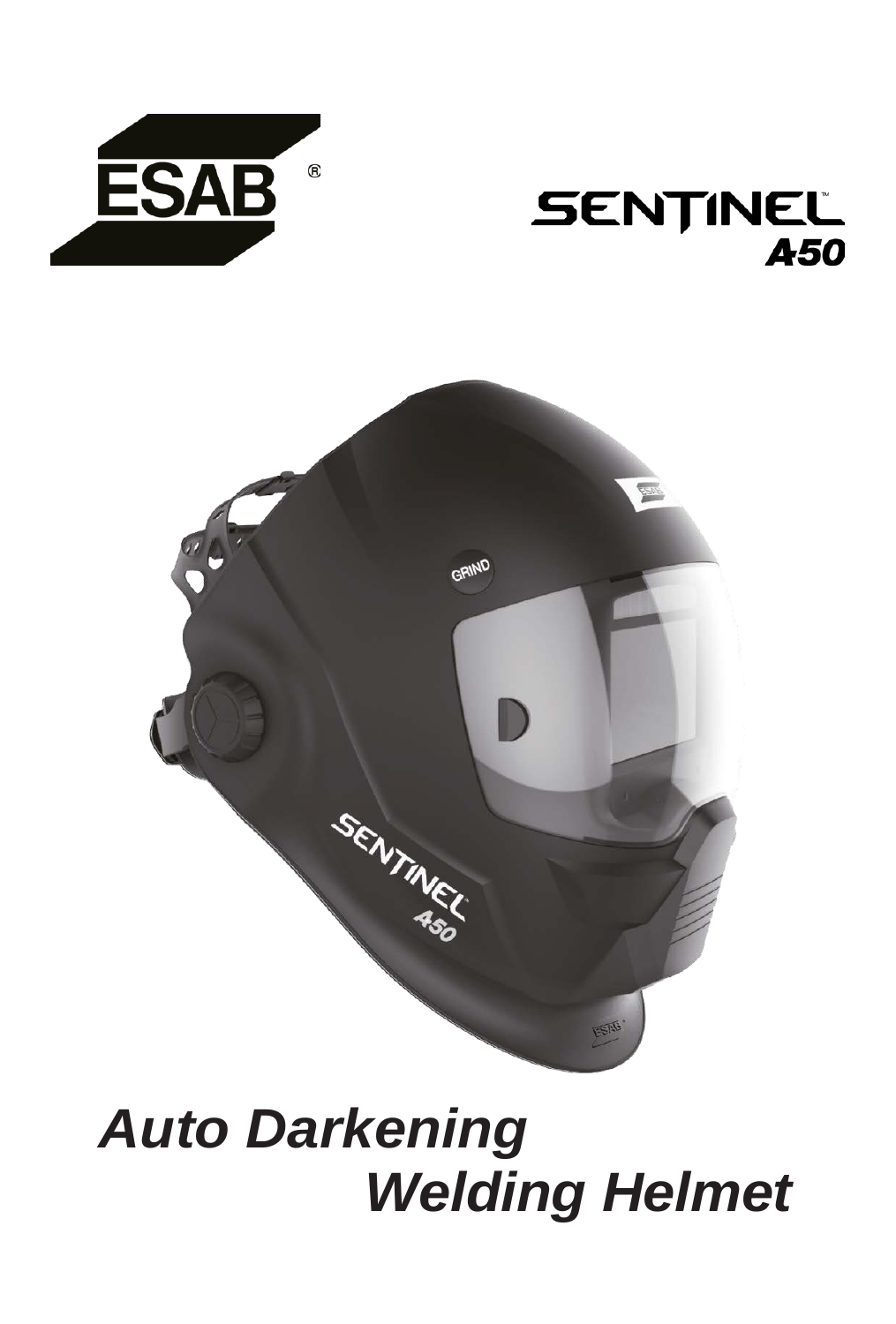

 $\bigwedge$ 

## **Professional Quality Welding Helmet**

### **SAFETY WARNINGS - READ BEFORE USING**

**WARNING**



Read & Understand All Instructions Before Using

Auto-Darkening welding helmets are designed to protect the eye and face from sparks, spatter and harmful radiation under normal welding conditions. Auto-Darkening filter automatically changes from light state to dark state when welding arc is struck, and it returns to the light state when welding stops.

**The Auto-Darkening welding helmet comes assembled. But before it can be used, it must be adjusted to fit the user properly. Check battery surfaces and contacts and clean it if necessary. Verify if the battery is in good condition and installed properly. Set up for delay time, sensitivity and shade number for your application.**

**The helmet should be stored in dry, cool and dark area and remember to remove the battery before long-time storage.**

#### **WARNING**

- This Auto-Darkening welding helmet is not suitable for laser welding.
- Never place this helmet and Auto-Darkening filter on a hot surface.
- Never open or tamper with the Auto-Darkening filter.
- This Auto-Darkening welding helmet will not protect against severe impact hazards.
- This helmet will not protect against explosive devices or corrosive liquids.
- Do not make any modifications to either the filter or helmet, unless specified in this manual.
- Do not use replacement parts other than those specified in this manual. Unauthorized modifications and replacement parts will void the warranty and expose the operator to the risk of personal injury.
- Should this helmet not darken upon striking an arc, stop welding immediately and contact your supervisor or your dealer.
- Do not immerse the filter in water.
- Do not use any solvents on the filter screen or helmet components.
- Use only at temperatures:  $-5$  °C  $\sim$  +55 °C (23 °F  $\sim$  131 °F).
- Storing temperature: -20 °C ~ +70 °C (- 4 °F ~ 158 °F). The helmet should be stored in dry cool and dark area, when not using it for a long time.
- Protect filter from contact with liquid and dirt.
- Clean the filter surface regularly; do not use strong cleaning solutions. Always keep the sensors and solar cells clean using a clean lint-free tissue.
- Regularly replace the cracked / scratched / pitted front cover lens.
- The materials which may come into contact with the wearer's skin can cause allergic reactions in some circumstances.
- The ADF shall only be used in conjunction with the inner cover lens.
- The eye-protectors against high speed particles worn over standard ophthalmic spectacles may transmit impacts, thus creating a hazard to the wearer.
- Toughened mineral filter oculars shall only be used in conjunction with a suitable backing ocular.
- If the symbols F or B are not common to both the ocular and the frame then it is the lower level which shall be assigned to the complete eye-protector.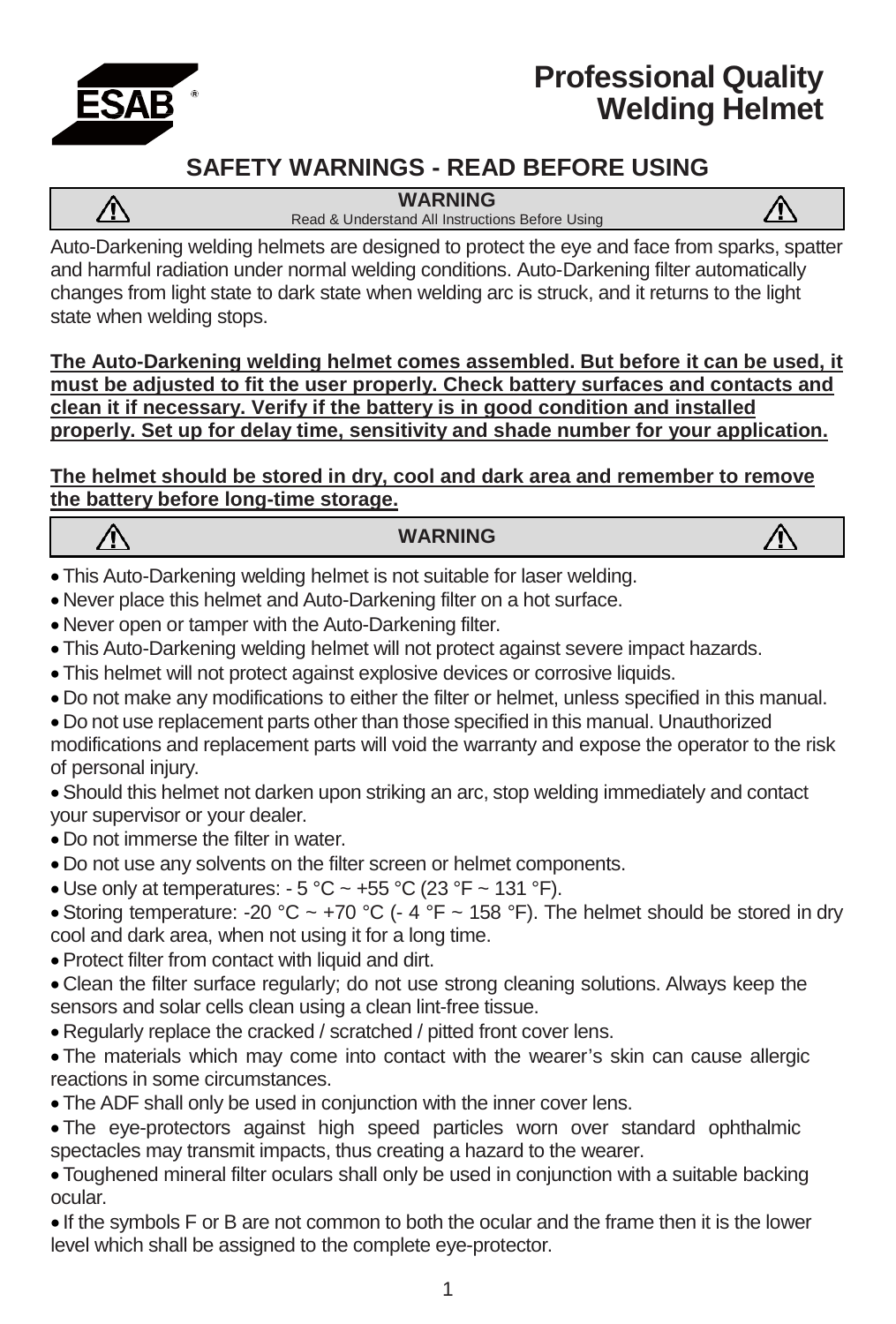• If the impact letter followed by letter "T", you can use it for protection against high speed particles at extremes of temperature. If the impact letter does not followed by letter "T", you should only use the eye protector for protection against high speed particles at room temperature.



#### **WARNING**

Severe personal injury could occur if the user fails to follow the above mentioned warnings and/or fails to follow the operating instructions.



## **COMMON PROBLEMS AND REMEDIES**

#### • **Irregular Darkening Dimming**

Headgear has been set unevenly and there is an uneven distance from the eyes to the filter lens (Reset the headgear to reduce the difference to the filter).

#### • **Auto-Darkening filter does not darken or flickers**

- 1. Front cover lens is soiled or damaged (Change the cover lens).
- 2. Sensors are soiled (Clean the sensors surface).
- 3. Welding current is too low (Adjust the sensitivity level to higher).
- 4. Check battery and verify they are in good condition and installed properly.Also, check

battery surfaces and contacts and clean if necessary. Please refer to the "**BATTERY INSTALLATION**" on page [2.](#page-2-0)

#### • **Slow response**

Operating temperature is too low (Do not use at temperatures below -5 °C or 23 °F).

#### • **Poor vision**

∕Ւ

1. Front / inside cover lens and / or the filter is soiled (Change lens).

There is insufficient ambient light.

Shade number is incorrectly set (Reset the shade number).

Check if removing the film on the front cover lens.

#### • **Welding helmet slips**

Headgear is not properly adjusted (Readjust the headgear).



The user must stop using the auto-darkening welding helmet immediately if the above-mentioned problems cannot be corrected. Contact the dealer.

∕Ւ

#### **INSTRUCTIONS FOR USE**

**WARNING! Before using the helmet for welding, ensure that you have read and understood the safety instructions.**

#### <span id="page-2-0"></span>• **BATTERY INSTALLATION**

Slide the battery cover out of the external control case, install the battery properly (see fig. 1), remember to slide back the cover after battery installation.

#### • **DIGITAL TOUCH SCREEN ACTIVATION**

This auto darkening filter will automatically turn on when an arc is struck.

Option 1: Short press the "DISPLAY" button (see fig. 2a) to active the digital screen. After 5 seconds, it will automatically turn to standby mode. Short press "DISPLAY" button again will active the screen once more and previous settings will remain.

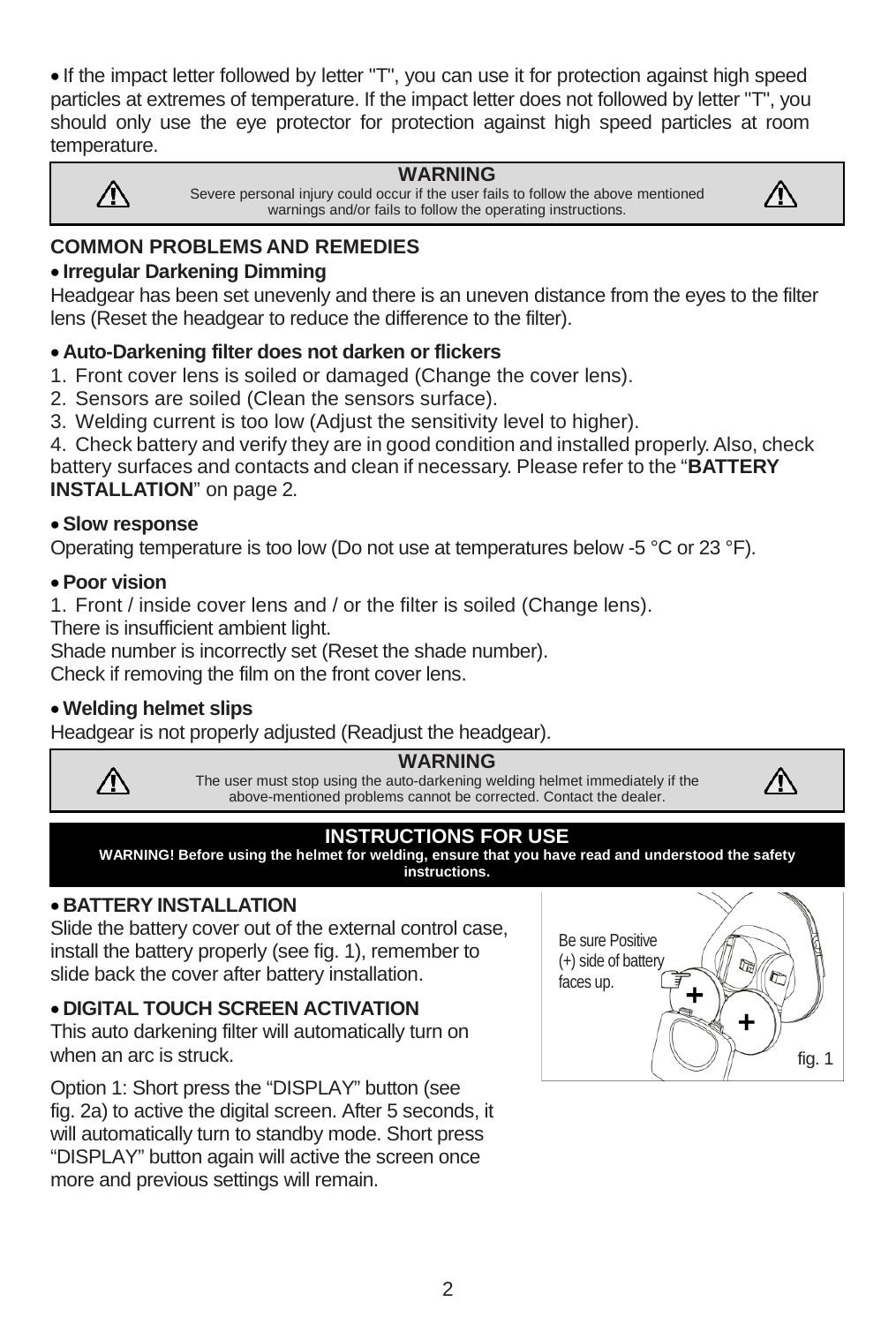

Option 2: Long press "GRIND" button on external control case for 3 seconds can also active the digital screen (see fig. 2b). After 5 seconds, the screen will automatically turn to standby mode.

#### • **BATTERY INDICATOR**

This ADF cartridge is powered by solar cell and 2pc CR2450 lithium batteries. The symbol " **III** " shows the current state of the battery. The volume of batteries has four levels symbol to appear (see fig. 3). When the symbol shows " $\Box$ ", please replace new batteries in time.

#### • **OPTION SELECTED STATUS**

There will be a yellow bolder on the option you select.

#### • **SELECTING GRIND MODE**

Option 1: Touch the "GRIND" on display screen to switch to grind mode (see fig. 4-A), touch the "GRIND" again will return to previous mode.

Option 2: After weld / cutting work, long press "GRIND" button on external control case for 3 seconds (see fig. 2b), the auto darkening filter will switch to grind mode. After 5 seconds, the screen will automatically turn to standby mode. Long press "GRIND" button for 3 seconds again, it will return to previous mode.

In grind mode, the lens shade is fixed shade 4 (see fig. 4-B), and the sensitivity and delay cannot be adjusted. The grind indicator will flash every 3 seconds under grind mode (see fig. 2a). Before restarting weld / cutting work, ensure that the auto darkening filter return to weld / cutting mode.



fig. 4

#### • **VARIABLE SHADE CONTROL**

Touch the "SHADE" on display screen to set shade number (see fig. 5a-A), touch "SHADE" once more to switch between Shade 5-9 and Shade 9-13, touch " $\blacktriangle$ " and " $\blacktriangledown$ " to select the lens shade. Select the proper shade number for your welding / cutting process by referring to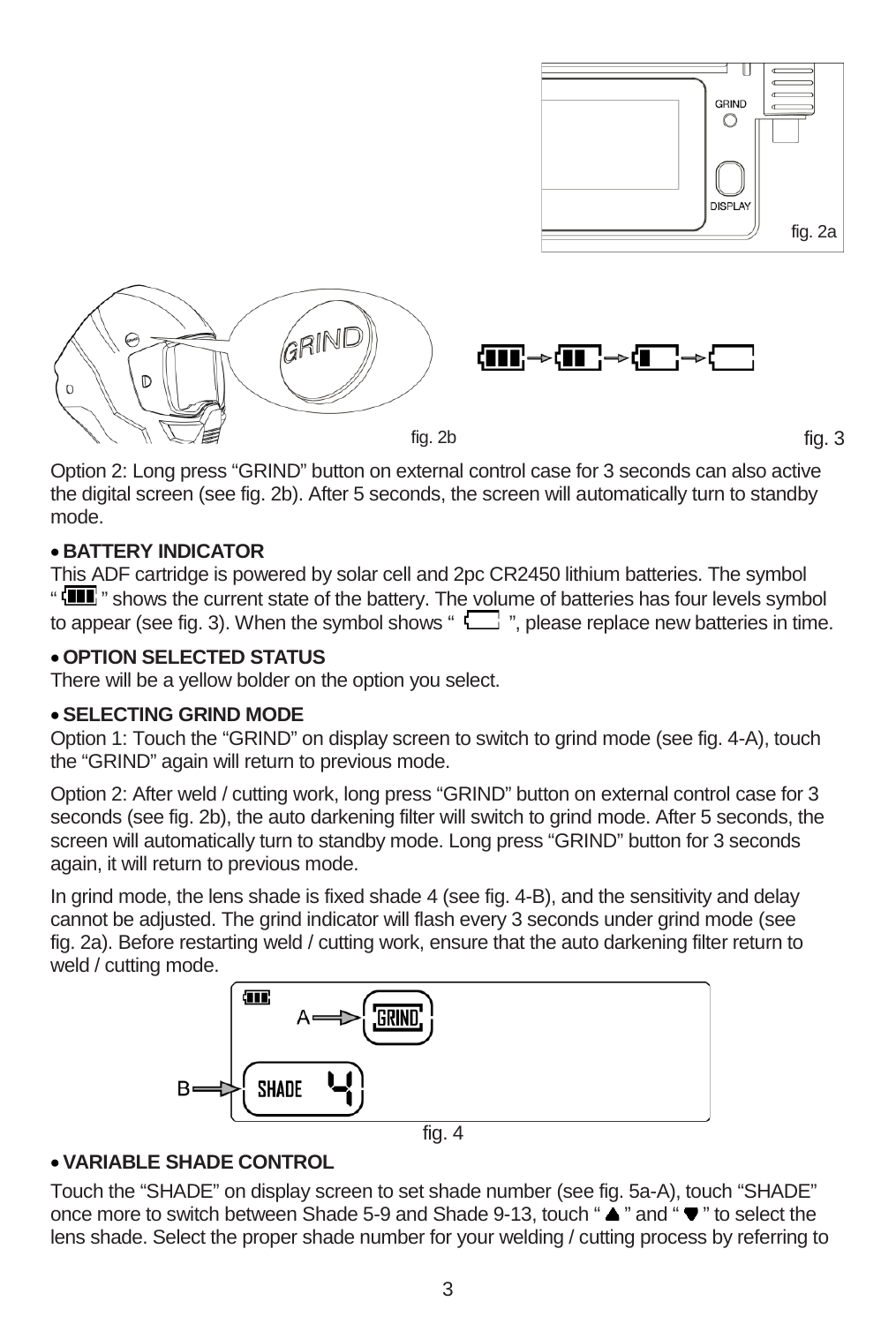the "Shade Guide Table" below. The shade range for each mode is as follows:

**Cutting Mode** − Shade 5 ~ 9 (see fig. 5a-B)



**Grind Mode** - Shade 4 only (see fig. 4)

#### • **SENSITIVITY CONTROL**

Touch the "SENSI." on display screen to set the sensitivity (see fig. 6-A), touch " $\blacktriangle$ " and " $\blacktriangledown$ " to make the lens more or less sensitive to arc light of different welding processes. Sensitivity setting 5-10 is the normal setting for everyday use. The sensitivity ranges for each mode are as follows:

**Weld Mode(Shade 5 ~ 9) / Cutting Mode(Shade 9 ~ 13)** − Sensitivity 0 ~ 10 (see fig. 6)



**Grind Mode** − No sensitivity adjustment

As a simple rule for optimum performance, it is recommended to set sensitivity to the maximum at the beginning and then gradually reduce it, until the filter reacts only to the welding arc while don't make reaction to ambient light conditions (direct sunlight, intensive artificial light, neighboring welders' arcs etc.).

#### • **DELAY CONTROL**

Touch the "DELAY" on display screen to set the delay time (see fig. 7-A), touch " $\blacktriangle$ " and " $\nabla$ " to adjust the time for the lens to switch to the clear state after welding or cutting. The delay ranges for each mode are as follows: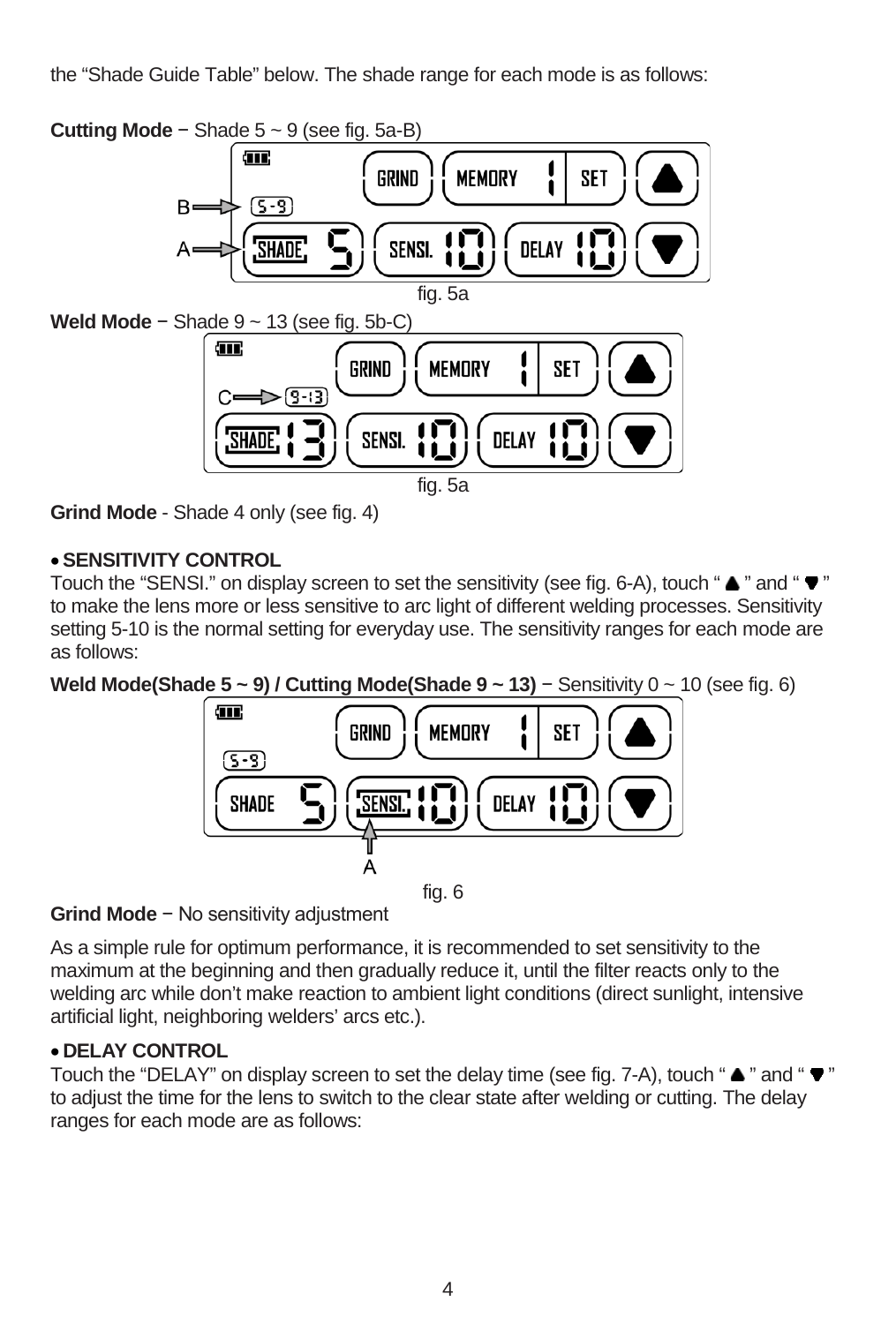**Weld Mode(Shade 5 ~ 9) / Cutting Mode(Shade 9 ~ 13)** – Delay 0 ~ 10 (see fig. 7)



fig. 7

#### **Grind Mode** − No delay adjustment

The delay is particularly useful in eliminating bright after-rays present in higher amperage applications where the molten puddle remains bright momentarily after welding. Use the Lens Delay Control buttons to adjust delay from 0 to 10 (0.1 to 1.0 second). When welding stopped, the viewing window automatically changes from dark back to light but with a pre-set delay to compensate for any bright afterglow on the workpiece. The delay time

/response can be set from Level 0 to level 10. It is recommended to use a shorter delay with spot welding applications and a long delay with applications using higher currents. Longer delays can also be used for lower current TIG welding, and TIG / MIG / MAG pulse.

#### • **MEMORY SETTING**

This auto darkening filter can save the pre-defined parameters as memory setting. Users can take the set memory out any time they need. The system can save 8 sets of parameters at most. Take Memory 1 as example, detailed step as follows:

Step 1: Touch "MEMORY" on display screen, set to "1" via touching " $\blacktriangle$ " and " $\nabla$ " (see fig. 8a-A).

Step 2: Setting shade number, sensitivity and delay via " $\blacktriangle$ " and " $\nabla$ ".

Step 3: After finishing all settings, touch "SET" for save (see fig. 8b-A), the "1" after "MEMORY" (see fig. 8b-B) will take a flash, which means the system has saved the parameters just set and name this set as "1".

Step 4: MEMORY 2 to MEMORY 8 can be set the same way. Users can callout MEMORY setting via touching "MEMORY" first and then choose some certain set via " $\blacktriangle$  " and " $\blacktriangledown$  ".



fig. 8b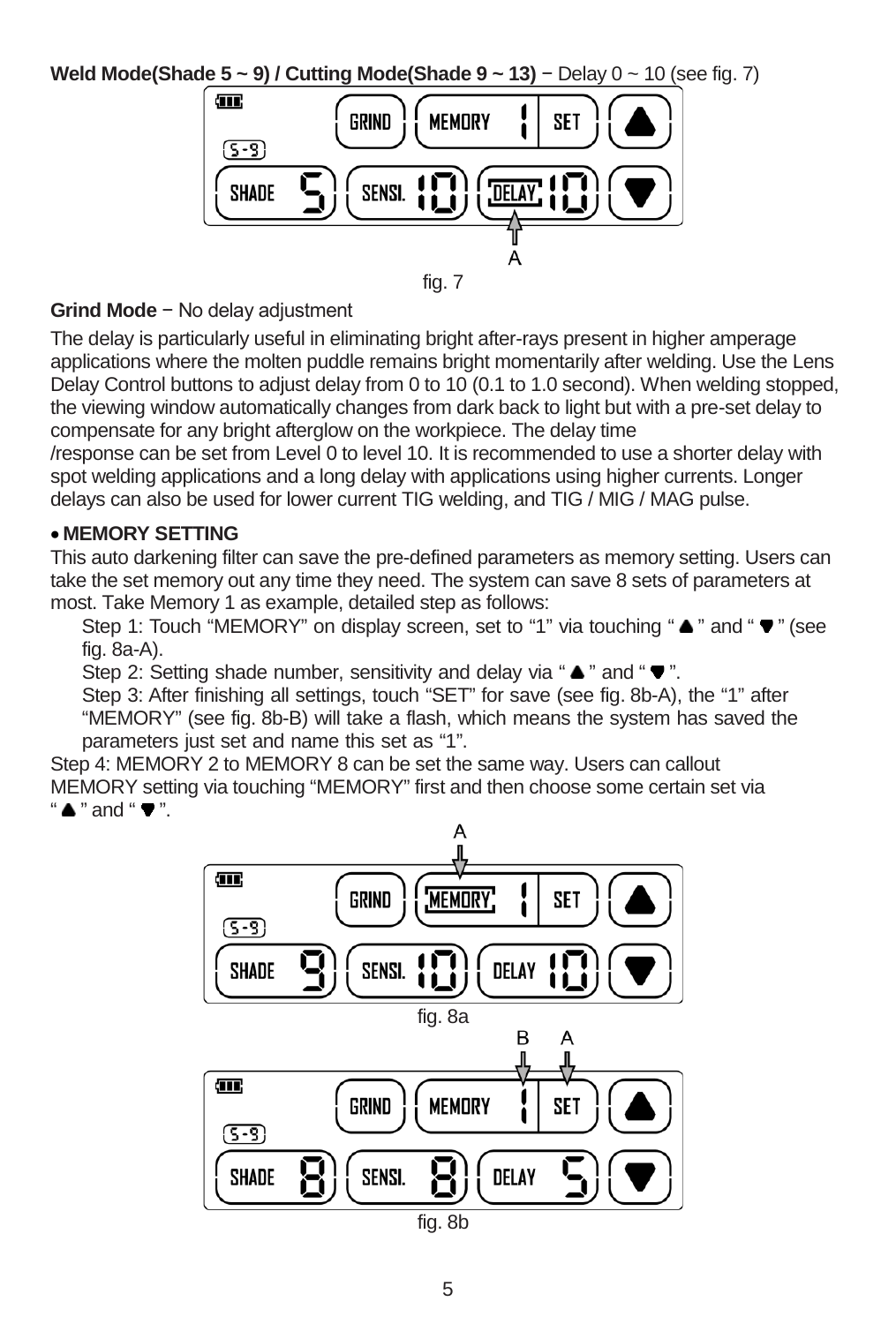#### • **ADJUSTING THE FIT OF THE HELMET**

• The overall circumference of the headband can be made larger or smaller by rotating the knob on the back of the headband. (See adjustment "Y" in fig. 9). This can be done while wearing the helmet and allows just the right tension to be set to keep the helmet firmly on the head without it being too tight.

• If the headband is riding too high or too low on your head, adjust the strap which passes over the top of your head. To do this release the end of the band by pushing the locking pin out of the hole in the band. Slide the two portions of the band to a greater or lesser width as required and push the locking pin through the nearest hole. (See adjustment "W" in fig. 9).



• Front and back bands will automatically self-adjust according to headform, and soft pads suit forehead and back of head perfectly, which will bring more comfort (see fig. 10a). Test the fit of the headband by lifting up and closing down the helmet a few times while wearing it. If the headband moves while tilting, re-adjust it until it is stable.

#### **• ADJUSTING THE DISTANCE BETWEEN THE HELMET AND THE FACE**

Step 1: Press down and hold the "LOCK" latch on both sides (see fig. 10b) and it can be slide back and forth.

Step 2: Loosen the "LOCK" latch and keep it snap into slots. Please make sure the distance between the lens to both eyes are equal, to avoid uneven darkness.

#### • **ADJUSTING VIEW ANGLE POSITION**

Tilt adjustment is located on right side of helmet. Loosen the right headgear tension knob and adjust the lever forward or back to the proper position. Re-tighten the right headgear tension knob (see fig. 10c).

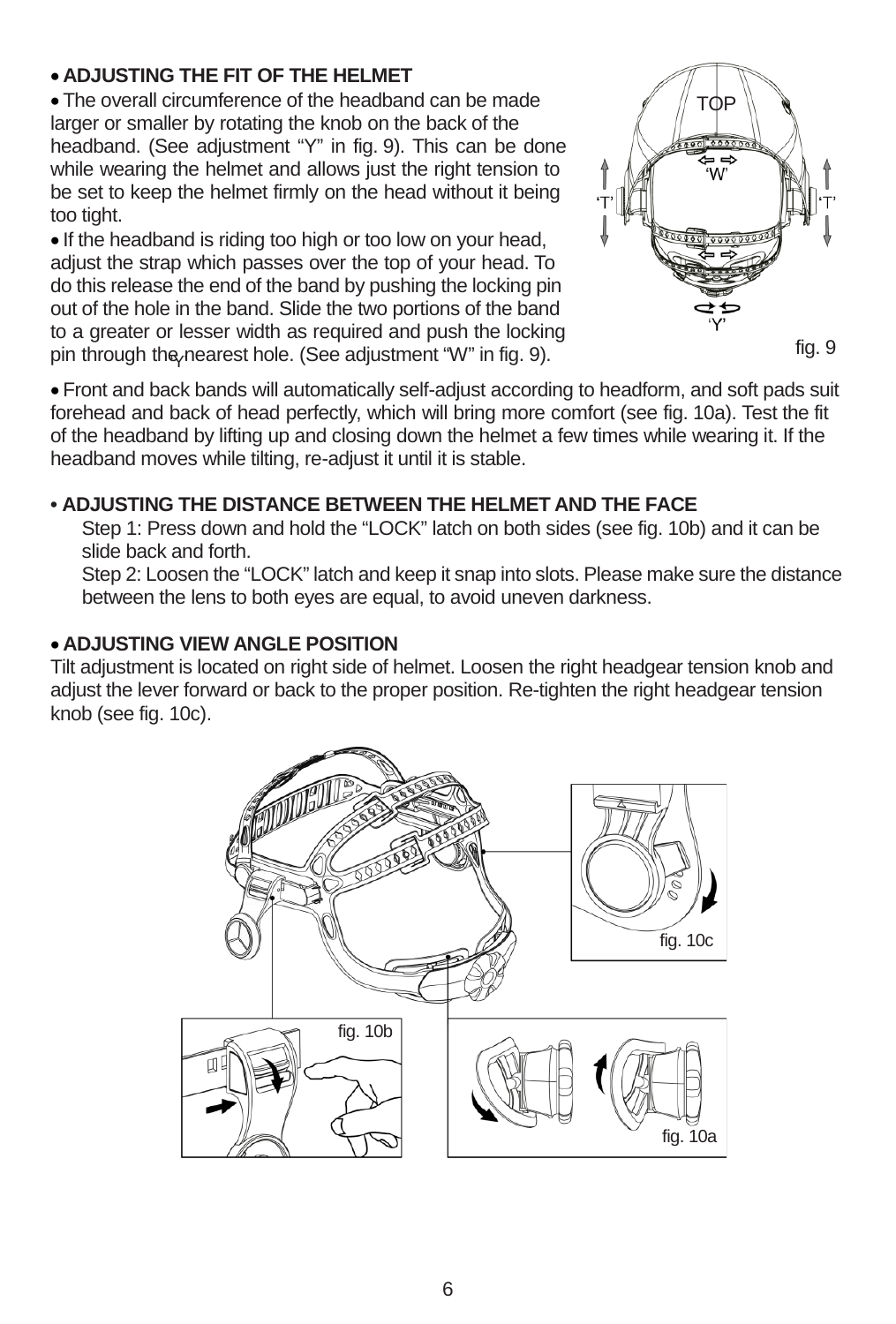#### **Certification and Control labels**

The SENTINEL™ A50 welding filters are tested for eye protection by the following notified body: DIN CERTCO Gesellschaft für Konformitätsbewertung mbH, Alboinstr. 56, D-12103 Berlin, notified body 0196, that provides approval and continual quality system under the control of the European Commission, the German Ministry for Work and the Central Office of the Provinces.

The shell and the auto darkening filter are marked accordingly. Classification for eye and face protection is following EN379, EN175, EN166.

We are therefore allowed to use the following marks:



European Conformity mark. This confirms that the product fulfils the requirements of the Directive 89/686/ EWG

EN 175

Address from DIN CERTCO Gesellschaft für Konformitätsbewertung mbH Alboinstr. 56 , D-12103 Berlin

#### **ADF Marking Explaination:**

4/5-9/9-13 TM 1/1/1/2/379

4 - Light state scale number

- 5-9 Lightest dark state scale number
- 9-13 Darkest state scale number
- TM Manufacture's identification
- 1 Optical class
- 1 Diffusion of light class
- 1 Variation in luminous transmittance class
- 2 Angle dependence of luminous transmittance class
- 379 Number of the standard

#### **MAINTENANCE**

#### • **REPLACING THE FRONT COVER LENS**

Replace the front cover lens if it is damaged. Press the semicircle button on external grind control side (see fig. 11a), remove the front cover lens carefully. When replace new front cover lens, make sure to assemble from the side without Grind Button first (see fig. 11b), and then snap the lens into the button side.

#### • **REPLACING THE INSIDE COVER LENS**

Replace the inside cover lens if it is damaged. Place your fingernail in recess below cartridge view window and flex lens upwards until it releases from edges of cartridge view window.

#### • **REPLACING THE AUTO DARKENING FILTER**

Push upwards the latches on both side of ADF, then the ADF can be removed from the shell (see fig. 12a). When assembling new ADF, put the ADF into shell, push down the latches for lock. (see fig. 12b).

#### • **CLEANING**

Clean helmet by wiping with a soft cloth. Clean cartridge surfaces regularly. Do not use strong cleaning solutions. Clean sensors and solar cells with methylated spirit and a clean cloth and wipe dry with a lint-free cloth.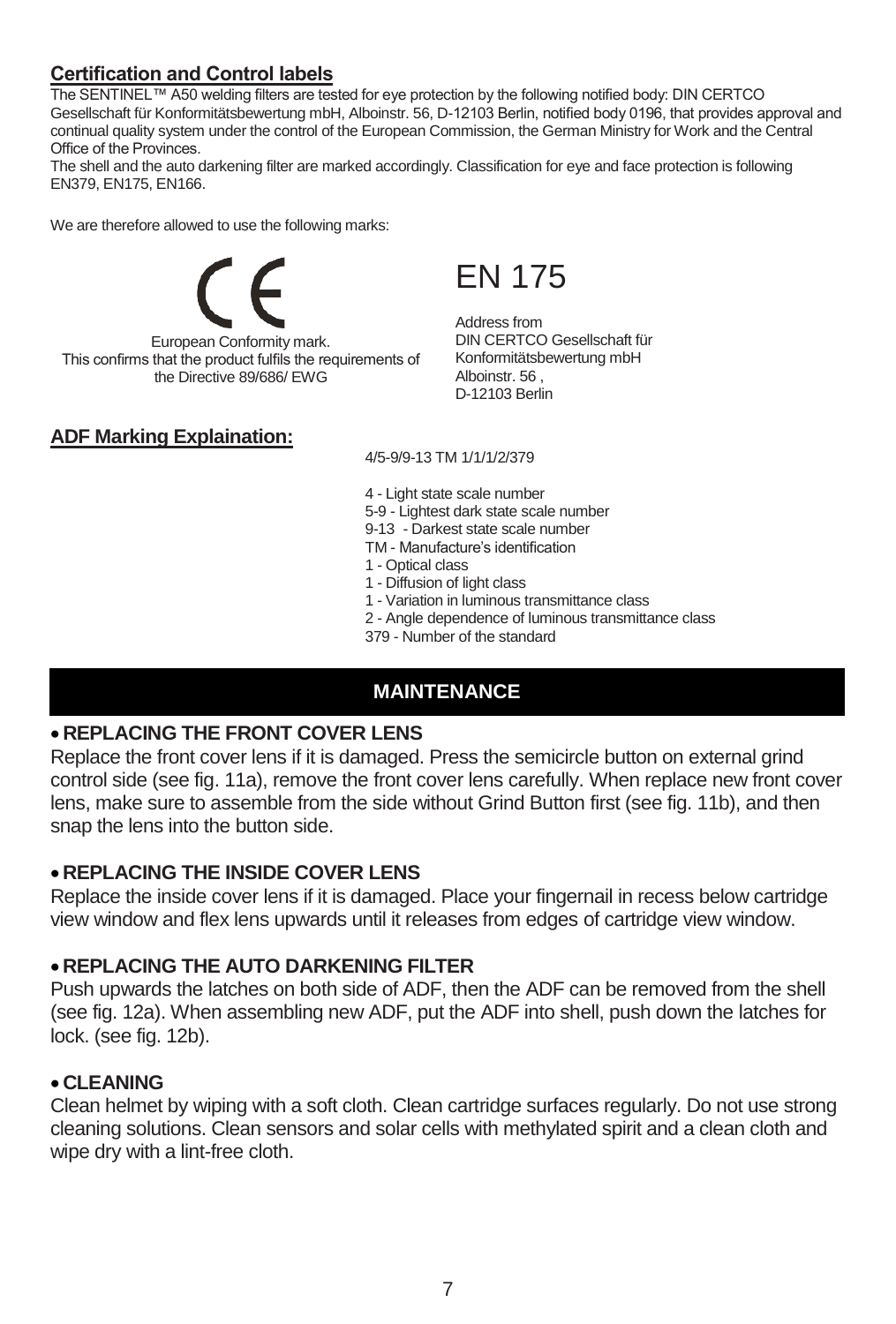

#### **TECHNICAL SPECIFICATION**

Optical Class: 1/1/1/2<br>Viewing Area: 100 x 60 m Arc Sensor: 4<br>
Light State: 5.000 DIN 4 Light State: DIN 4 Grind State:<br>Cutting Mode:

Oxyfuel Gas Welding The Mess (Yes)<br>The Oxygen Cutting The Mess (Yes) Oxygen Cutting The Yes<br>
Crinding: The Yes Grinding:<br>Delay (Dark to Light):

 $100 \times 60$  mm  $(3.94" \times 2.36")$ <br>4 Cutting Mode: Shade No. from 5 to 9<br>
Welding Mode: Shade No. from 9 to 1 Welding Mode: Shade No. from 9 to 13<br>Shade Control: Shade Internal, Variable Shade Shade Control: Internal, Variable Shade, Digital Touch Control<br>Power On/Off: **Internal** Automatic On / Off Power On/Off: <br>
Sensitivity Control: 
Sensitivity Control: 
Automatic On / Off Sensitivity Control: <br>
Unity a Up to Shade DIN13 at all times<br>
Up to Shade DIN13 at all times UV/IR Protection: Up to Shade DIN13 at all times Solar cell. Battery replaceable 2 × CR2450 lithium battery Switching Time:  $\frac{1}{25,000}$  s. from Light to Dark<br>Oxyfuel Gas Welding Yes Delay (Dark to Light): 0.1 ~ 1.0 s Digital Touch Control<br>
Low Amperage TIG Rated: ≥ 2 amps (DC); ≥ 2 amps (AC) Low Amperage TIG Rated:  $≥ 2$  amps (DC);  $≥ 2$  amps (AC)<br>Operating Temp.:  $-5 °C ~ +55 °C$  (23 °F ~ 131 °F Operating Temp.:  $-5 \,^{\circ}\text{C} \sim +55 \,^{\circ}\text{C}$  (23 °F ~ 131 °F)<br>Storing Temp.:  $-20 \,^{\circ}\text{C} \sim +70 \,^{\circ}\text{C}$  (- 4 °F ~ 158 °F Storing Temp.:  $-20 °C \sim +70 °C$  (- 4 °F ~ 158 °F)<br>Helmet Material: High Impact Resistance Nylon Helmet Material: High Impact Resistance Nylon<br>Application Range: Stick Welding (SMAW); TIG DO Stick Welding (SMAW); TIG DC∾ TIG Pulse DC; TIG Pulse AC; MIG/MAG/CO2; MIG/MAG Pulse; Plasma Arc Cutting (PAC); Plasma Arc Welding (PAW); Air Carbon Arc Cutting (CAC-A); Oxyfuel Gas Welding (OFW); Oxygen Cutting (OC); Grinding Approved: DINplus, CE, EN175, EN 379, EN166, ANSI Z87.1, CSA Z94.3, AS/NZS 1338.1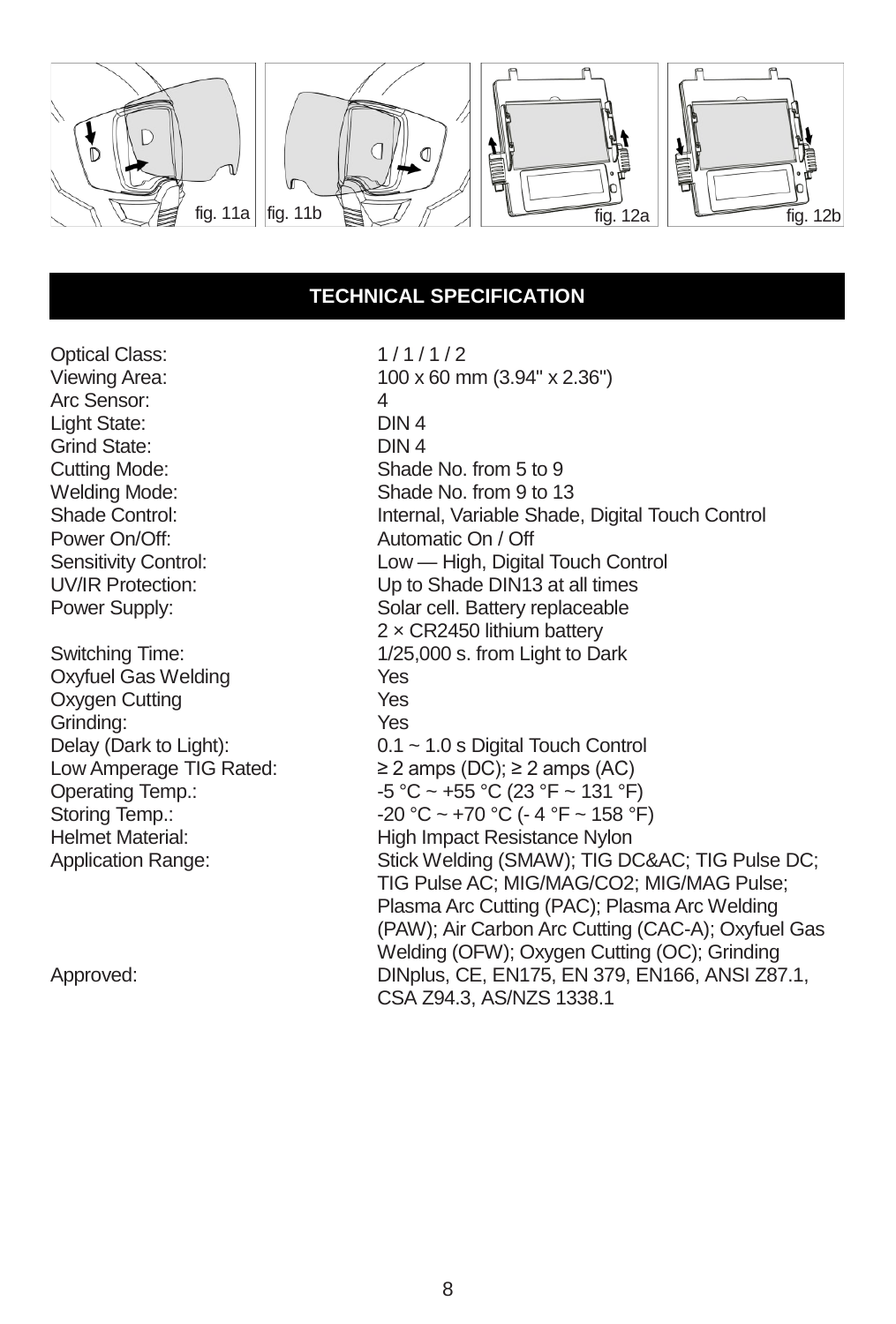| <b>SHADE GUIDE TABLE</b>                               |                                                                          |                                              |                                                     |                                                           |  |  |
|--------------------------------------------------------|--------------------------------------------------------------------------|----------------------------------------------|-----------------------------------------------------|-----------------------------------------------------------|--|--|
| <b>GUIDE FOR SHADE NUMBERS</b>                         |                                                                          |                                              |                                                     |                                                           |  |  |
| <b>OPERATION</b>                                       | ELECTRODE SIZE 1/32 in.<br>(mm)                                          | <b>ARC CURRENT(A)</b>                        | <b>MINIMUM</b><br><b>PROTECTIVE</b><br><b>SHADE</b> | SUGGESTED <sup>(1)</sup><br><b>SHADE NO.</b><br>(COMFORT) |  |  |
| Shielded metal arc<br>welding                          | Less than $3(2.5)$<br>$3-5(2.5-4)$<br>$5-8(4-6.4)$<br>More than $8(6.4)$ | Less than 60<br>60-160<br>160-250<br>250-550 | 7<br>8<br>10<br>11                                  | 10<br>12<br>14                                            |  |  |
| Gas metal arc<br>welding and flux<br>cored arc welding |                                                                          | Less than 60<br>60-160<br>160-250<br>250-500 | $\overline{7}$<br>10<br>10<br>10                    | 11<br>12<br>14                                            |  |  |
| Gas tungsten arc<br>welding                            |                                                                          | Less than 50<br>$50-150$<br>150-500          | 8<br>8<br>10                                        | 10<br>12 <sup>2</sup><br>14                               |  |  |
| Air carbon<br><b>Arc cutting</b>                       | (Light)<br>(Heavy)                                                       | Less than<br>500                             | 10<br>11                                            | 12<br>14                                                  |  |  |
| Plasma arc welding                                     |                                                                          | Less than 20<br>20-100<br>100-400<br>400-800 | 6<br>8<br>10<br>11                                  | $6$ to $8$<br>10<br>12<br>14                              |  |  |
| <b>Plasma arc cutting</b>                              | $(Light)^{(2)}$<br>(Medium)(2)<br>(Heavy)(2)                             | Less than<br>300<br>300-400                  | 8<br>9<br>10                                        | 8<br>12<br>14                                             |  |  |
| <b>Torch brazing</b>                                   |                                                                          |                                              |                                                     | $3$ to $4$                                                |  |  |
| <b>Torch soldering</b>                                 |                                                                          | $\overline{\phantom{0}}$                     |                                                     | 2                                                         |  |  |
| Carbon arc welding                                     |                                                                          |                                              |                                                     | 14                                                        |  |  |
| <b>PLATE THICKNESS</b><br>in.<br>mm                    |                                                                          |                                              |                                                     |                                                           |  |  |
| Gas welding<br>Light<br>Medium<br>Heavy                | Under 1/8<br>$1/8$ to $1/2$<br>Over 1/2                                  | Under 3.2<br>3.2 to 12.7<br><b>Over 12.7</b> |                                                     | 4 or 5<br>$5$ or $6$<br>6 or 8                            |  |  |
| Oxygen cutting<br>Light<br>Medium<br>Heavy             | Under 1<br>1 to $6$<br>Over <sub>6</sub>                                 | Under 25<br>25 to 150<br>Over 150            |                                                     | 3 or 4<br>4 or 5<br>5 or 6                                |  |  |

(1) As a rule of thumb, start with a shade that is too dark, then go to a lighter shade which gives sufficient view of the weld zone without going<br>below the minimum. In oxyfuel gas welding or cutting where the torch produc

yellow or sodium line the visible light of the (spectrum) operation (2) These values apply where the actual arc is clearly seen. Experience has shown that lighter filters may be used when the arc is hidden by the workpiece.

Data from ANSI Z49.1-2005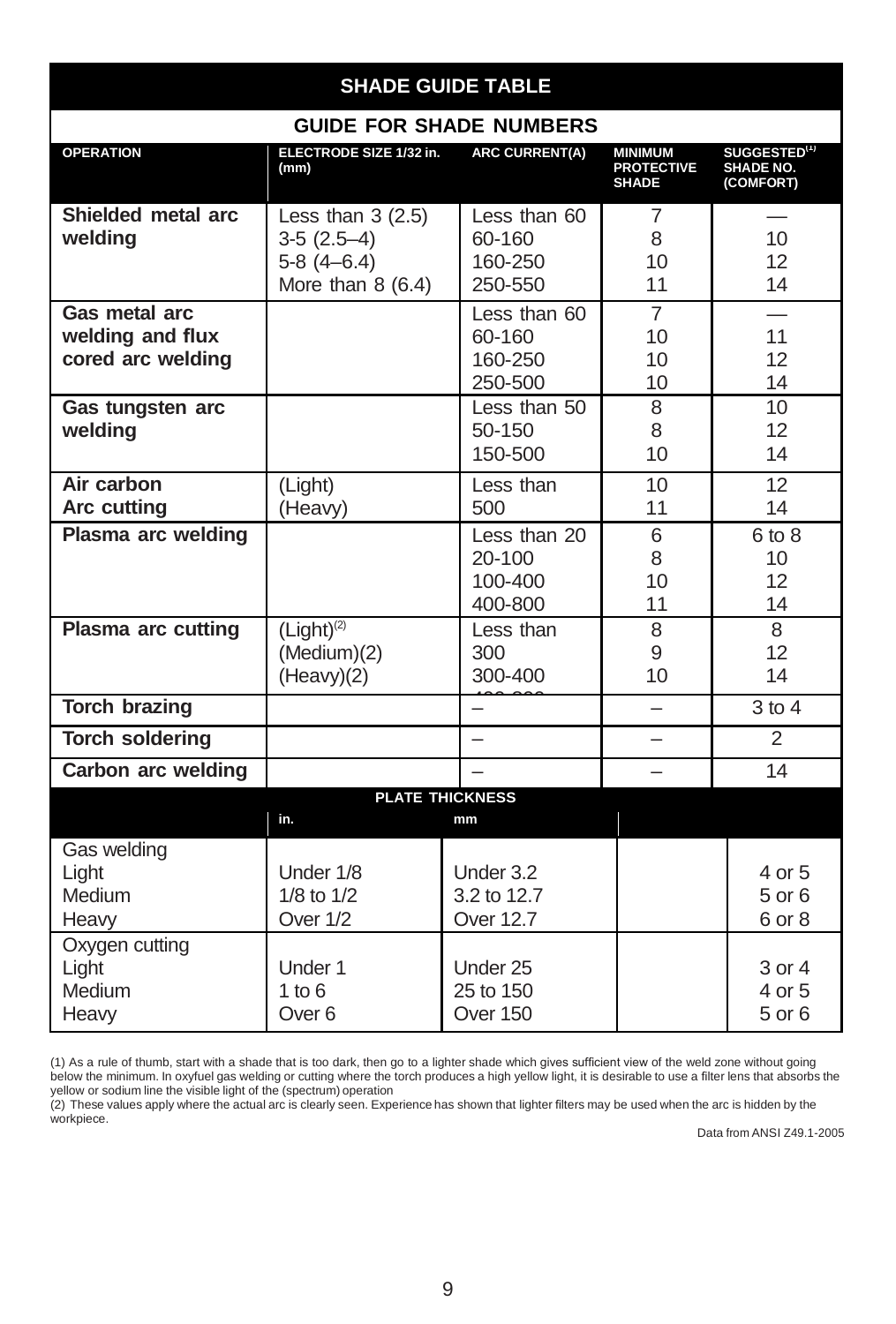## **PARTS LIST & ASSEMBLY**



#### **Part List**

| <b>ITEM</b> | <b>DESCRIPTION</b>                                  | <b>PART NO.</b> |
|-------------|-----------------------------------------------------|-----------------|
|             | <b>Front Cover Lens Clear</b>                       | 0700 000 802    |
| 1           | <b>Front Cover Lens Amber</b>                       | 0700 000 803    |
| 2           | Sentinel Helmet Shell                               | 0700 000 804    |
| 3           | Auto-Darkening Filter (Including 2 x CR2450 lithium | 0700 000 806    |
| 4           | 2 x CR2450 lithium battery                          | 0700 000 807    |
| 5           | Inside Cover Lens (100 x 64mm)                      | 0700 000 808    |
| 6           | Headgear Assembly (Including Sweat Bands)           | 0700 000 809    |
| 7           | <b>Front Sweat Band</b>                             | 0700 000 810    |
| 8           | Headgear                                            | 0700 000 811    |
| 9           | Rear Sweat Band                                     | 0700 000 812    |